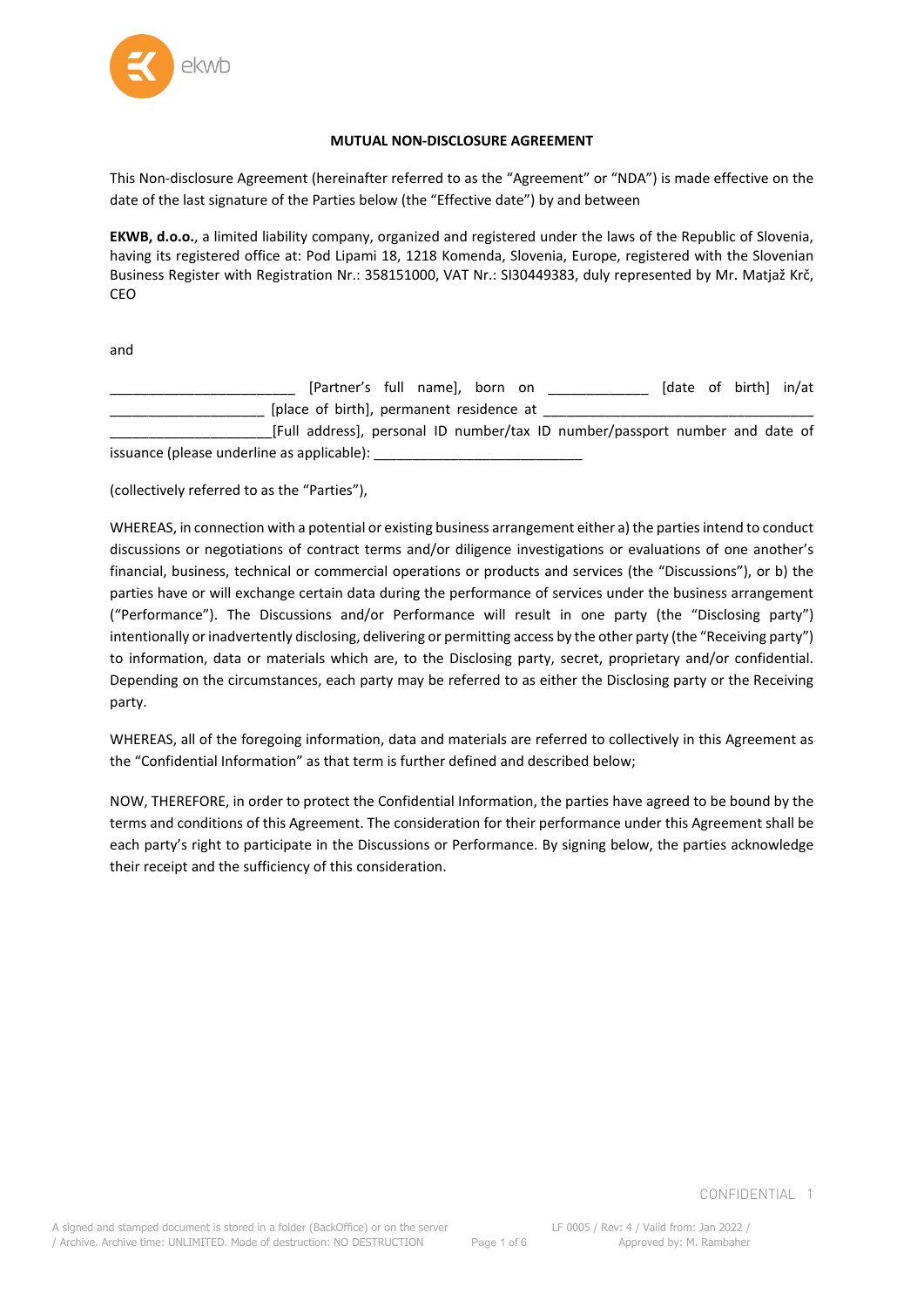

## **1. CONFIDENTIAL INFORMATION**

1.1 The Confidential Information shall include all information, materials and subject matter, works of authorship, methods, processes, techniques, systems, know how, experience and data of technical, operational, administrative, financial or business nature or otherwise, such as in documents, papers, drawings, diagrams, discs, articles, samples, prototypes, materials or otherwise, that is disclosed (intentionally or unintentionally or as a result of one party permitting the representatives of the other to visit any of its premises or its affiliates' premises) by one party ("Disclosing party") to the other party ("the Receiving party"), which relate to or concern the Disclosing party and/or its business, containing, expressing or embodying information with regard to Disclosing party's (a) products, both existing and under development, and all related documentation, algorithms, source code, object code, workflows, models, formulae, structures, schematics, designs, specifications and flow charts containing, comprised by or embodied in such products; (b) current or prospective business plans, customers, finances, contracts, contractual arrangements, employees, contractors, partners, investors and suppliers; and/or (c) all other aspects of Disclosing party's business or affairs. The above mentioned list shall not be considered as exhaustive.

1.2 All of the foregoing shall be Confidential Information hereunder irrespective of its field of use, whether or not marked as confidential and whether it is: (i) owned by the Disclosing party, leased or licensed from third parties held for the benefit of or in connection with its clients, customers, business partners or investors; (ii) intangible or tangible, but if tangible, regardless of form, medium or physical format, including paper documents or graphic or machine readable media; and (iii) communicated in any language, in visual, written, oral, electronic or other form, whether in whole or in part.

1.3 Confidentiality obligations hereunder shall apply to all disclosures, irrespective whether made by a Party to this Agreement or its affiliated company or advisor. Affiliated company shall for the purpose of this Agreement mean any legal entity considered an affiliate under applicable legislation, including their management or associates. Advisor shall for the purpose of this Agreement mean any natural person or legal entity, including its management and associates, rendering legal, tax, business, entrepreneurial or other counselling services for the Party to this Agreement or its Affiliated company.

1.4 Confidentiality obligations hereunder shall apply to all disclosures pertaining to the business arrangement, whether made before or after the Effective Date.

## **2. NON-DISCLOSURE, NON-USE AND NON-CIRCUMVENTION**

2.1 The Receiving party shall hold all Confidential Information in confidence and shall not disclose or provide the Confidential Information to any individual or entity without the express prior written consent of the Disclosing party in each instance, except to the Authorized Recipients.

2.2 The term "Authorized Recipients" shall mean those employees, consultants or agents, financial, legal and other advisors, contractors, sub-contractors or any other person (natural or legal) in business relationship with the Receiving party to whom disclosure is required to carry out the Discussions and/or Performance and who have executed a confidentiality agreement or are otherwise bound to duties of non-disclosure and restrictions on use of the Confidential Information at least as restrictive as those set forth in this Agreement. The Receiving party shall be held liable and shall indemnify the Disclosing party for any breach of the terms of this Agreement by such persons as if such breach was committed by the Receiving party.

2.3 In all events the Receiving party shall handle, store and maintain all Confidential Information with a degree of care that is reasonable for the circumstances of disclosure and the nature of each component of Confidential Information, at least with the same degree of care as the Receiving party employs with respect to its own proprietary and confidential information of like importance. The Receiving party shall not make any use of the Confidential Information whatsoever except such limited uses as are required for the Discussions and/or Performance.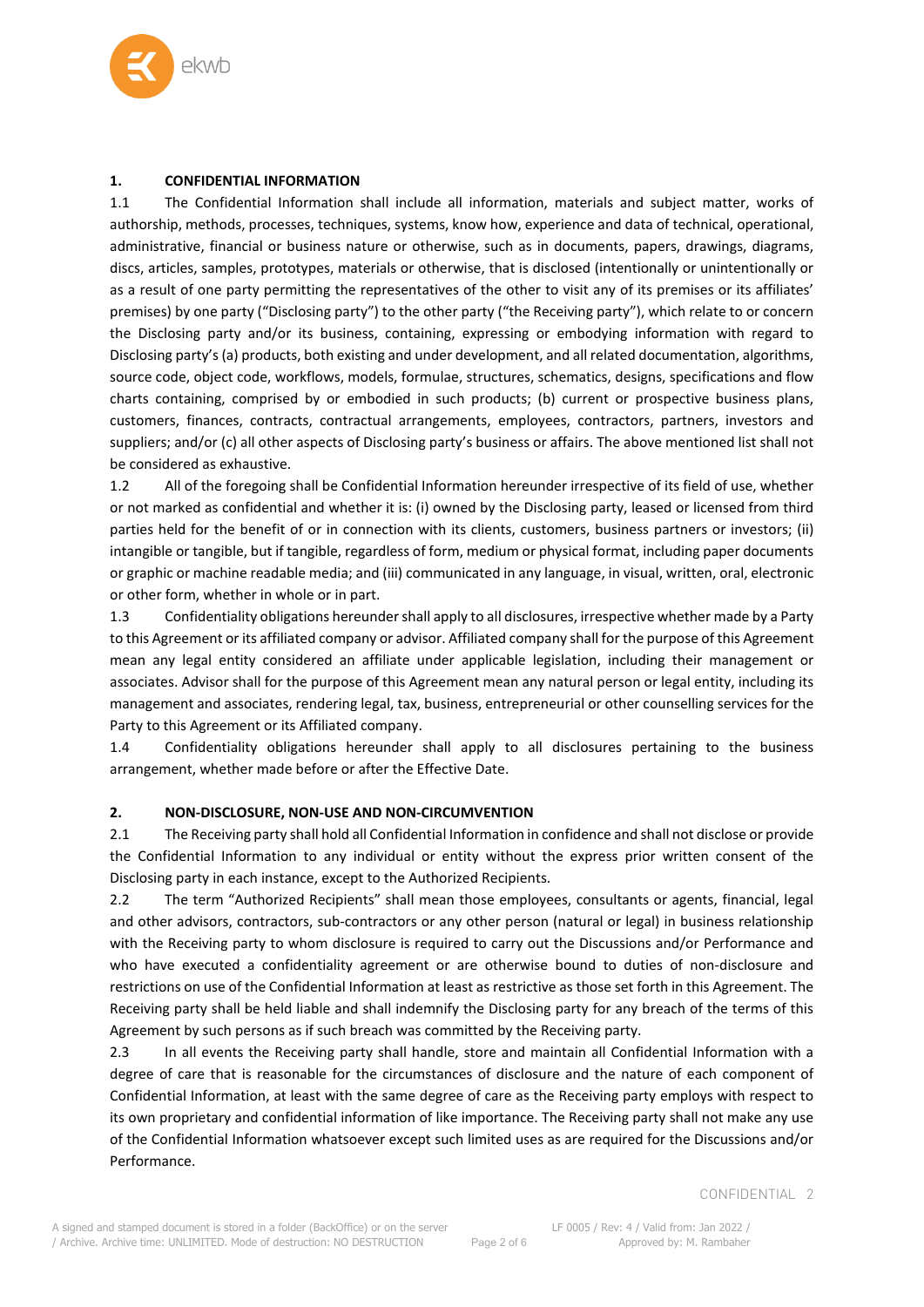

2.4 The Receiving party shall not make any notes, copies or photographs, without the prior written consent of the Disclosing party, except when reasonably necessary for the permitted purposes, after first obtaining a prior written consent of the Disclosing party, in which case such copies and materials shall be regarded as Confidential Information of the Disclosing party. Furthermore the Receiving party shall upon the request of the Disclosing party at any time immediately cease using the Confidential Information received under this Agreement and promptly, at the option of the Disclosing party, return or destroy all copies of the Confidential Information and certify that the same has been accomplished.

2.5. The non-competition provisions of this Agreement are an essential and material part of the total agreement, by which the Receiving party agrees it shall not use any advantages derivable from such confidential information in its own business or affairs, unless the same is done pursuant to a new agreement executed by all signatories to this document.

2.6. The Receiving party hereby agrees for himself or herself, their officers, directors, agents, associates and any related parties, that they will not, directly or indirectly, contact, deal with or otherwise become involved with any entity or any other entities or parties introduced, directly or indirectly, by or through the other party, its officers, directors, agents or associates, for the purpose of avoiding the payment to the Disclosing party of profits, fees or otherwise, without the specific written approval of the Disclosing party.

2.7. The Receiving party understands that the Disclosing party makes no representation or warranty as to the accuracy or completeness of the information it provides to the Receiving party. The Receiving party agrees that neither the Disclosing party, nor any of its advisers, representatives, agents, or employees shall be held liable for utilization of Confidential Information which results from the Receiving party's use of said information.

## **3. CONFIDENTIALITY EXCLUSIONS**

3.1 The Receiving party shall have no obligation under Section 2 with respect to any Confidential Information which the Receiving party can demonstrate by reasonable written evidence contemporaneous with the event of the exclusion sought to be used hereunder:

(a) was already known to it prior to the time of its receipt hereunder;

(b) is or becomes generally available to the public other than by means of breach of this NDA;

(c) is independently obtained from a third party whose disclosure to the Receiving party does not violate a duty of confidentiality;

(d) is independently developed by or on behalf of the Receiving party without use of, reference to or reliance on any Confidential Information;

(e) is approved for release upon the written permission of an authorized representative of the Disclosing party.

3.2 The Receiving party is entitled to disclose the Confidential Information to the extent required (i) by any order of any court of competent jurisdiction or any competent judicial, governmental or regulatory body, or (ii) by the laws or regulations of any country with jurisdiction over the affairs of any company within the relevant party's group, or (iii) by the rules of any stock exchange on which the shares of any company in the relevant party's group are listed, or (iv) in any offering circular, information memorandum or other offering materials distributed by the Party to potential investors (whether in draft, preliminary or final form) in connection with any proposed offering of securities, provided that where legally permitted the Receiving party has given notice of such disclosure to the Disclosing party and has given the Disclosing party a reasonable opportunity to object to such disclosure and has provided reasonable assistance in obtaining and enforcing a protective order or other appropriate means of safeguarding any Confidential Information so required to be disclosed.

3.3. Each party acknowledges the importance the other places on protecting the privacy of its customers and other end users ("End Users"). Accordingly, the receiving party shall take reasonable measures, and in any event measures consistent with applicable law and industry codes binding on it, to safeguard any individually identifiable data about End Users of the other party, other than Shared End Users as defined below, including among other items their names, addresses, telephone number(s), email address(es) or credit information (collectively "End User Data"), against unauthorized access or use. All End User Data acquired from persons who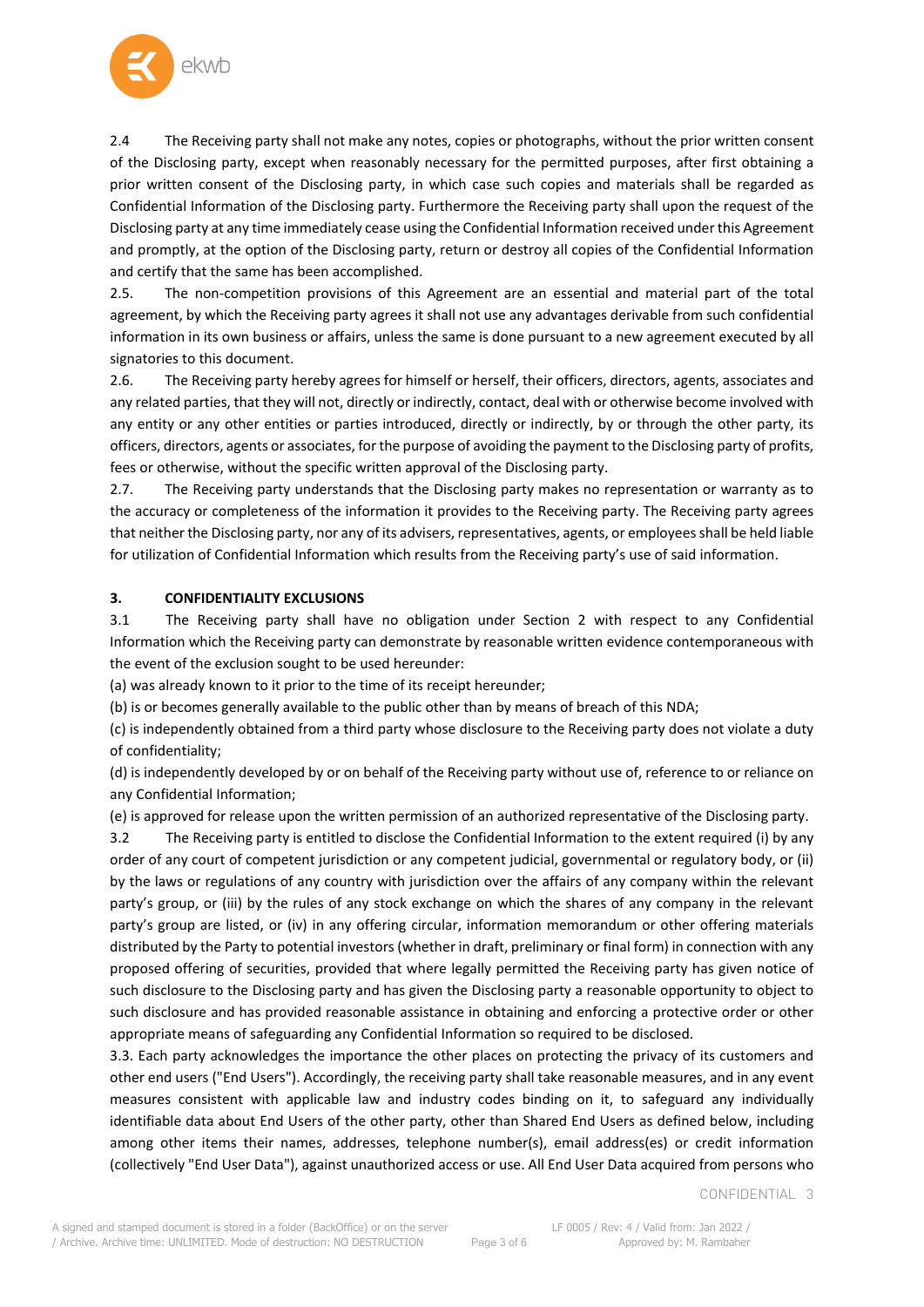

are End Users of the disclosing party and not also of the recipient ("Disclosed End User Data") will be deemed the Confidential Information of the disclosing party and will be subject to the terms of this agreement, except that: (i) the obligation to safeguard Disclosed End User Data will not expire unless the affected End User has affirmatively so consented in accordance with applicable law; (ii) the receiving party shall not use, transfer or disclose any Disclosed End User Data to a non-party, and shall not export it anywhere outside the country in which the receiving party acquired it from the disclosing party. Upon request, the receiving party shall promptly return to the disclosing party all Disclosed End User Data in the receiving party's possession, and shall not retain any copies of it or use it in connection with its services or products. The foregoing provisions of this section do not apply to Disclosed End User Data obtained from an End User of the disclosing party who also is or becomes an End User of the recipient independently of this agreement (a "Shared End User"). Each party shall comply with applicable law and industry codes with respect to the safeguarding of End User Data of Shared End Users.

# **4. NO TRANSFER OF RIGHTS**

4.1 Nothing in this NDA is nor shall it be deemed to be any transfer, conveyance, assignment or waiver (by express licence, implied licence or otherwise) by the Disclosing party of any Intellectual Property Rights (as defined below) it has or claims to have in the Confidential Information, and the Receiving party shall hold any Confidential Information disclosed to it as a bare trustee for the Disclosing party. All confidential information, including but not limited to all intellectual property rights, shall remain the exclusive property of the Disclosing party.

4.2 As used herein, the term "Intellectual Property Rights" shall mean all right, title and interest, including, without limitation, all copyright rights (including, without limitation, database rights and compilations), patent rights and trademark rights and other intellectual property rights, as well as all proprietary rights (including trade secret rights), whether or not evidenced by certificates, applications or registrations therefor and whether granted permanently, on initial issuance or granted upon reissue, re-examination, division, extension, provisionally, in continuation or in continuation-in-part and at all times further including all goodwill associated with all such rights.

## **5. TERM, TERMINATION, REMEDIES, NON-SOLICITING, NON-COMPETING**

5.1 This agreement shall be effective as of the Effective date first written above and shall thereafter continue for one (1) year if the parties' Discussions do not result in business collaboration. If the parties reach an agreement and enter into a business collaboration, the validity of this Non-Disclosure Agreement shall continue for the entire duration of the business collaboration under the business arrangement from Section 1.1., extended for 3 (three) years. For avoidance of doubt, if business collaboration referred to herein is agreed in a formal written agreement, the duration of the business collaboration shall mean the validity period of such written agreement entered into between the Parties with respect to the business collaboration, as well as any subsequent or substitute agreement entered into between the Parties after the expiration or termination of the validity of the initial agreement. The confidentiality obligation hereunder shall terminate in 10 (ten) years after the disclosure of the last Confidential information.

5.2 The Receiving party shall return documents and any copies thereof at the latest on termination of this Agreement. This shall not apply to exchanged Confidential Information or copies thereof which must be stored by the Receiving party according to mandatory law, provided that such Confidential Information or copies thereof shall be subject to an indefinite confidentiality obligation.

5.3 Each party understands and acknowledges that any disclosure or misappropriation of any of the Confidential Information in violation of this Agreement may cause the other party (the "Harmed party") irreparable harm and therefore agrees that the Harmed party shall have the right to apply to a court of competent jurisdiction for specific performance, and/or an order restraining and enjoining any such further disclosure or breach, as well as for an injunctive relief against anticipated breach and for such other relief as the Harmed party shall deem appropriate. In case of breach of this NDA, the Harmed Party shall be entitled to a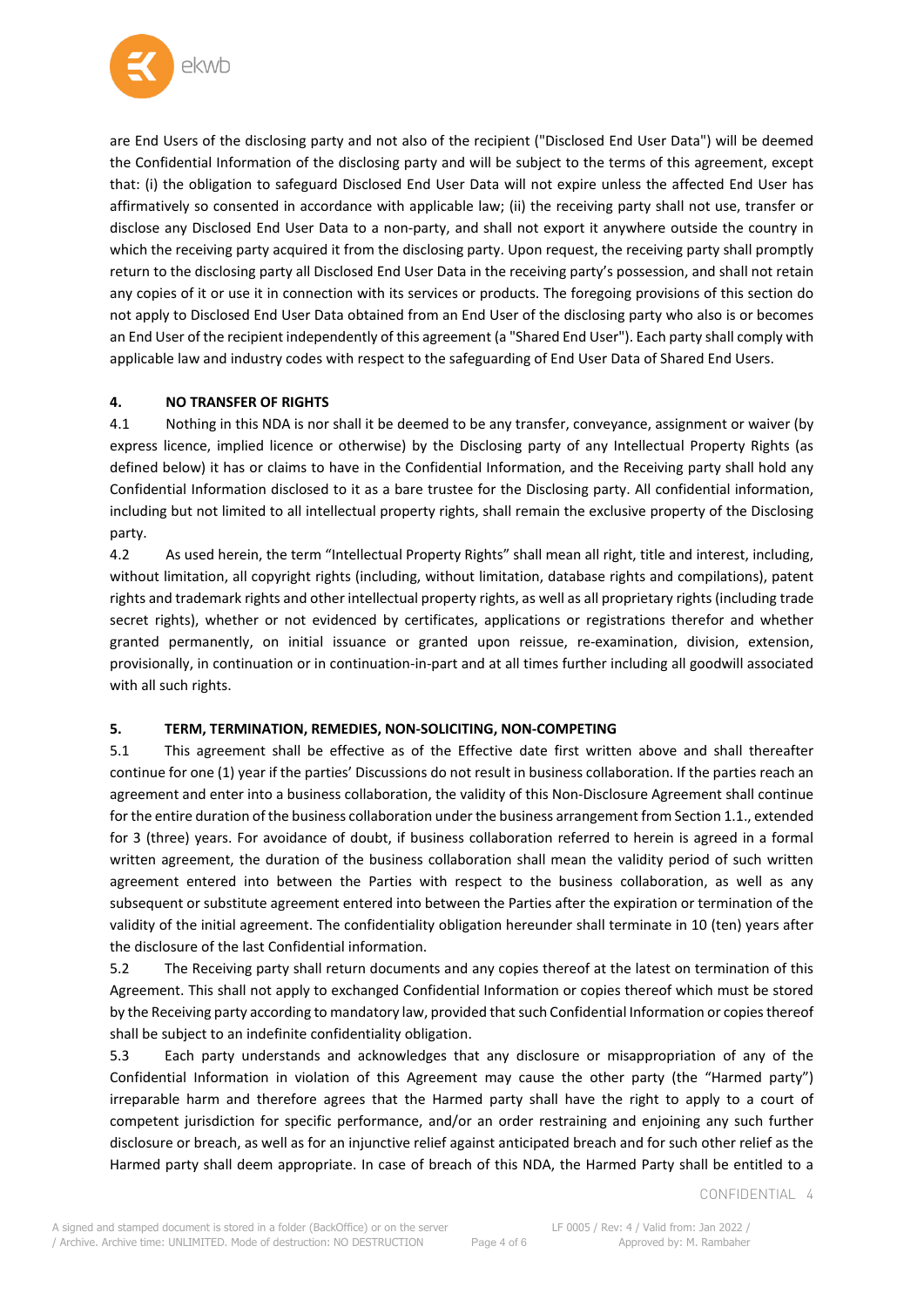

penalty in the amount of 70.000,00 EUR, without prejudice to compensation for exceeding damages according to the general rules on liability for damages or other legal remedies available at law. The prevailing party in any litigation pursuant to this Section shall be entitled to recover from the non-prevailing party in such litigation all of its costs, expenses and reasonable attorneys' fees paid or incurred in connection therewith.

5.4 The Receiving party hereby agrees to indemnify and keep the Disclosing party at all times fully

indemnified in respect of any and all claims, demands, losses, damages, liabilities, costs and/or expenses incurred by the Disclosing party, which arise out of or in connection with any breach of this Agreement by the Receiving party.

5.5 Each party to this Agreement agrees that without the prior written consent of the other party, it will not, directly, or indirectly (including through an affiliate), hire or cause to be hired as an employee or independent contractor or induce any of the other party's employees or independent contractors involved in connection with the Discussions and/or Performance to leave their employment during the term of this Agreement and for twelve (12) months following the termination of this Agreement for any reason. 5.6 The Parties specifically undertakes and warrants that it shall not directly, or indirectly be involved in or in any way facilitate copying of another Party's product/s that has been subject to disclosure of Confidential Information, or produce any product that may be deemed confusingly similar to any of such products that has been subject to disclosure of Confidential Information. 5.7 Each Party shall comply with all applicable export control regulations regarding the export and deemed export of any Confidential Information disclosed by or on behalf of the other Party under this Agreement. Unless expressly permitted to do so by the disclosing Party neither Party shall undertake any analysis or reverse engineering of any hardware, software or other technology comprised in the Confidential Information disclosed by or on behalf of the other Party under this Agreement nor shall it permit any affiliated Company to do so.

## **6. ELECTRONIC SIGNATURE**

6.1 If the Agreement is drafted and entered into in electronic form and signed with an electronic signature, the Parties acknowledge the validity of such electronic signature and legally binding nature and enforceability of the agreement entered into in such a way, whether the signature complies with the standard of simple, advanced or qualified electronic signature, verified with a qualified digital certificate. 6.2 Any document signed between the Parties in relation to their business relationship hereunder and complying with the provisions of the preceding paragraph shall be a) regarded as validly executed, b) complying with the requirement of »written form«, c) reflecting the established business practice between the Parties and d) regarded, and the same shall hold true for any electronic copy thereof, as having the same probational value as printed business documentation. 6.3 If the Agreement is entered into in printed form, it will be drafted in two (2) identical copies, each party receiving one copy thereof.

## **7. MISCELLANEOUS**

7.1 The parties agree that any Confidential Information is made available "as is" and that no warranties of any kind are granted or implied with respect to the quality of Confidential Information, including but not limited to, its fitness for any purpose, non-infringement of third party rights, accuracy, completeness or correctness. Nothing in this Agreement shall be construed as restricting or precluding Receiving party at any time from independently developing ideas, negotiating with, or entering into any agreement with others relating to the Discussions and/or Performance of this Agreement; subject, however, to the previous Sections hereof with respect to disclosure of information. Neither party shall be obliged to enter into any further agreement with other in relation to the Discussions and/or Performance or otherwise.

7.2 This Agreement contains the entire agreement of the parties with respect to confidentiality, nondisclosure and non-use obligations and supersedes all prior or contemporaneous proposals, agreements, representations and understandings, whether written or oral, with respect to the subject matter hereof. This